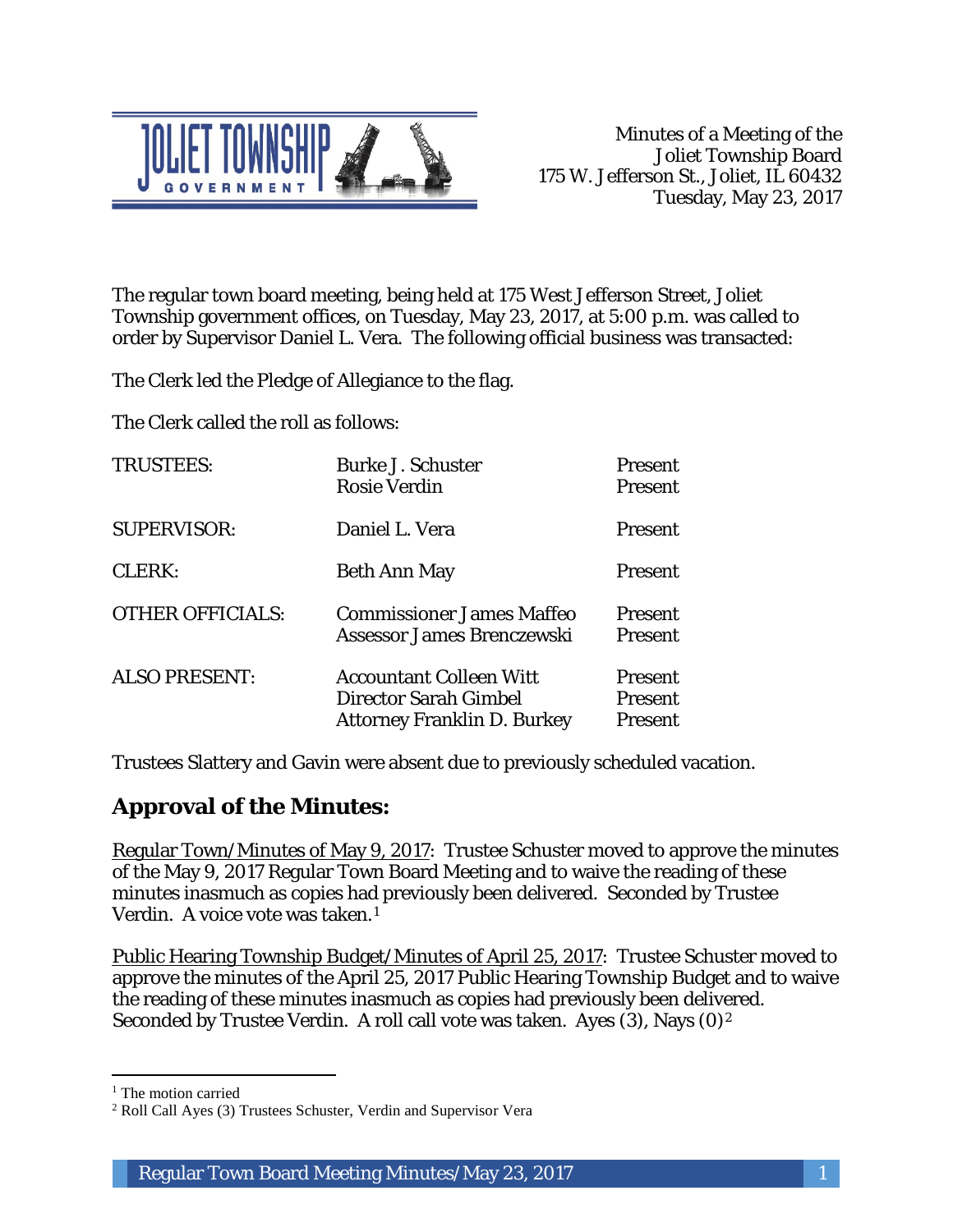Public Hearing Road District Budget/Minutes of April 25, 2017: Trustee Verdin moved to approve the minutes of the April 25, 2017 Public Hearing Road District Budget and to waive the reading of these minutes inasmuch as copies had previously been delivered. Seconded by Trustee Schuster. A roll call vote was taken. Ayes (3), Nays (0)3

## **Public Comment:**

Supervisor Vera welcomed the Students from Plainfield South and North in attendance for their government class.

## **New Business:**

### Approval/New Hire Animal Control

Director Gimbel indicated she has three individuals whom she is recommending for consideration: 1) Shaun Ebner, permanent full time Animal Control Officer, \$16.48/hour, start date of June 5; 2) Hannah Militello, part time rotating weekend coverage, \$11.00/hour, start date of May 27; and 3) Amber Dunwoodie, part time administrative position, \$11.00/hour, start date of May 30 and Ms. Dunwoodie had previously worked with us as a student.

Trustee Schuster moved to approve the hiring of Shaun Ebner, Animal Control Officer, Hannah Militello, part time rotating weekend coverage, and Amber Dunwoodie, part time administrative position, all at the starting pay range and start date as recommended by Director Gimbel. Seconded by Trustee Verdin. A roll call vote was taken. Ayes  $(3)$ , Nays  $(0)<sup>4</sup>$ 

Approval/Retainer for Franklin Burkey, Township Attorney

The retainer agreement was reviewed. Supervisor Vera moved to approve the retainer agreement and appoint Franklin Burkey as the Township Attorney, at \$30,000/year, per the agreement. Seconded by Trustee Schuster. A roll call vote was taken. Ayes (3), Nays  $(0)$ <sup>5</sup>

Approval/Retainer for Robert Wisniewski, Road District Attorney The retainer agreement was reviewed. Supervisor Vera moved to approve the retainer agreement for Robert Wisniewski to serve as the Road District Attorney, at \$15,000/year per the agreement. Seconded by Trustee Verdin. A roll call vote was taken. Ayes  $(3)$ , Nays  $(0)<sup>6</sup>$ 

Approval/Consultant Agreement for Jeffrey Wallace, Senior Liaison

The 1 year agreement was reviewed. Supervisor Vera moved to approve the one year, consultant agreement for Jeff Wallace to serve as the Senior Liaison at \$12,000/year per the agreement. Seconded by Trustee Schuster. A roll call vote was taken. Ayes (3), Nays  $(0)<sup>7</sup>$ 

I <sup>3</sup> Roll Call Ayes (3) Trustees Schuster, Verdin and Supervisor Vera

<sup>4</sup> Roll Call Ayes (3) Trustees Schuster, Verdin and Supervisor Vera

<sup>5</sup> Roll Call Ayes (3) Trustees Schuster, Verdin and Supervisor Vera

<sup>6</sup> Roll Call Ayes (3) Trustees Schuster, Verdin and Supervisor Vera

<sup>7</sup> Roll Call Ayes (3) Trustees Schuster, Verdin and Supervisor Vera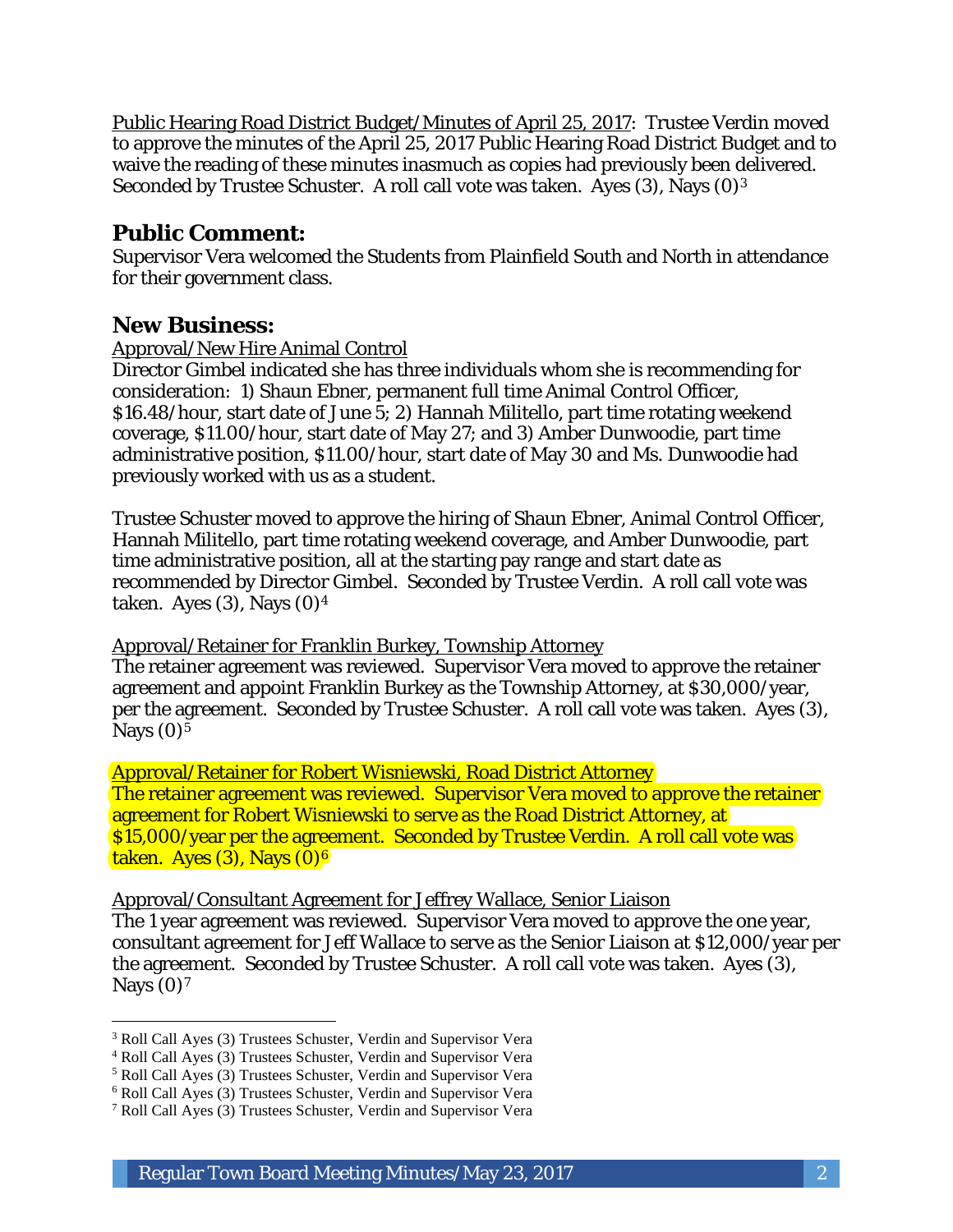Approval/Ordinance No. 2017-03 (RD) Establishing No Parking Signage, Siegmund St. Attorney Burkey spoke on the proposed Ordinance. He and Commissioner Maffeo reviewed the issue of residents parking in the grass area causing damage to the parkway and the drainage. Commissioner Maffeo commented once this is approved, he will have to take this to the County Engineer for approval, purchase and post the signs. A copy of the Ordinance will be provided to the Sheriff's Department, they will be responsible to enforce and the residents on that street will be instructed to call the Sheriff when there is a problem. Trustee Schuster moved to approve Ordinance No. 2017-03 (RD), Establishing No Parking Signage on Siegmund Street. Seconded by Trustee Verdin. A roll call vote was taken. Ayes  $(3)$ , Nays  $(0)^8$ 

### Approval/Youth Grant – YMCA/Central City & Smith Family

The Central City YMCA is requesting a youth grant of \$25,000 for summer camp. The Supervisor indicated this is the same as last year, we budgeted \$100,000 in the youth line item this year so funds are available. Trustee Schuster moved to approve the youth grant for the Central City YMCA summer camp. Seconded by Trustee Verdin. A roll call vote was taken. Ayes  $(3)$ , Nays  $(0)<sup>9</sup>$ 

### Approval/July 4 Event Sponsorship

The request from the Joliet 4th of July Committee was reviewed. The Supervisor indicated in the past we have sponsored this event at the \$500/level. Trustee Verdin moved to approve a \$500/level sponsorship for the 4th of July fireworks. Seconded by Trustee Schuster. A roll call vote was taken. Ayes (3), Nays (0)10

## **Unfinished Business:**

None

## **Reports:**

#### Supervisor:

The Supervisor reported, Director Malone has provided you with copies of the General Assistance reports. He attended the Bluestem Earth Festival on Saturday, which we sponsored, adding it was a very nice event and well attended. He was recently invited, by County Executive Walsh, to attend a meeting at the home of a family that lives on Brandon and Patterson Roads. This is the home, which last year and again this year, was hit by car. The Commissioner and the County Engineer were also present. Commissioner Maffeo will be looking at options to correct the problem. The Supervisor asked the Commissioner if he knew of a program to "Bring Back the Monarch Butterfly". Apparently it has been recommended that the ditches and roadways only be mowed so far back to help preserve the milk weed plant which the butterflies eat. The Commissioner was not aware but the Supervisor suggested we join. The Supervisor welcomed new Trustee, Rosie Verdin, to the Board.

I <sup>8</sup> Roll Call Ayes (3) Trustees Schuster, Verdin and Supervisor Vera

<sup>9</sup> Roll Call Ayes (3) Trustees Schuster, Verdin and Supervisor Vera

<sup>&</sup>lt;sup>10</sup> Roll Call Ayes (3) Trustees Schuster, Verdin and Supervisor Vera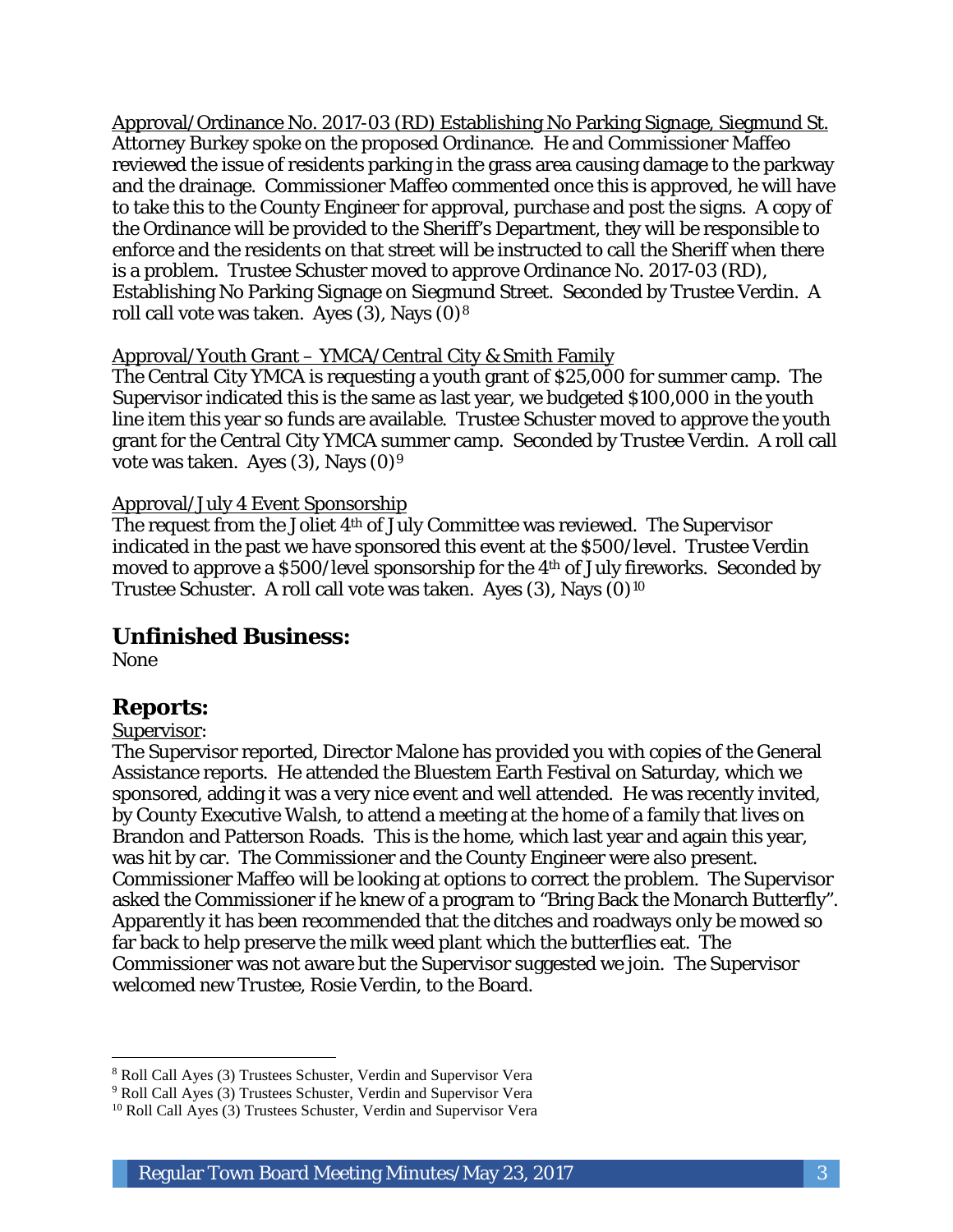## Clerk:

Clerk May reported she provided copies of the filed budget to the Board in their meeting packet. She completed the three sets of minutes for review. The Oaths of Office for the 9 newly elected officials were filed with the County Clerk on May 15, 2017. She hopes to have information regarding the Open Meetings Act training, for all officials, in June. She also reported on receiving a thank you letter from the Sisters of St. Francis for the grant for the Bluestem Festival.

### Highway Commissioner:

Commissioner Maffeo reported his staff continues to work on pot holes. There is a drainage problem in the Ridgewood neighborhood, Cleveland Avenue, where a field is being flooded. He is working with Attorney Burkey on this due to concerns about the right of way. The 2016 Bid No. 1, Spring Green project, is scheduled to be published on May 25 with a bid opening on June 8 at 9:00 a.m. This is for culvert replacement at three intersections, resurface and curb work. The Will County Highway Department will be providing the pipe. He attended a meeting with Accountant Witt at the County Highway Department to review our Motor Fuel Tax account and to see if funds are available for additional road work.

Supervisor Vera asked if the Commissioner had an actual road project "plan" that he is working from and the Commissioner replied yes. He indicated work needs to be done next, on Rowell Avenue, Ashley and Richards and 5th and Hebbard Streets. He hopes this group can be done with MFT.

Supervisor Vera asked if he has been able to contact Twins and Sons regarding the concrete work at the Township Building and he said he would be sure to follow up with them.

### Assessor:

Assessor Brenczewski reported they are working on the factoring of the residential parcels and servicing a lot of walk in residents. He added, the tax bills have been issued and now residents have concerns. Other than that, just the day to day operations of his office.

### Attorney:

Attorney Burkey congratulated newly elected Trustees Gavin and Verdin. He added this is a government agency with great support staff who have experience and are honest.

#### Accountant:

Accountant Witt reported Auditor, John Michalesko, was at the office working on the audit. She indicated that she was able to get a lot of the preliminary work done prior which assisted him greatly in the process. He will continue to work offsite and then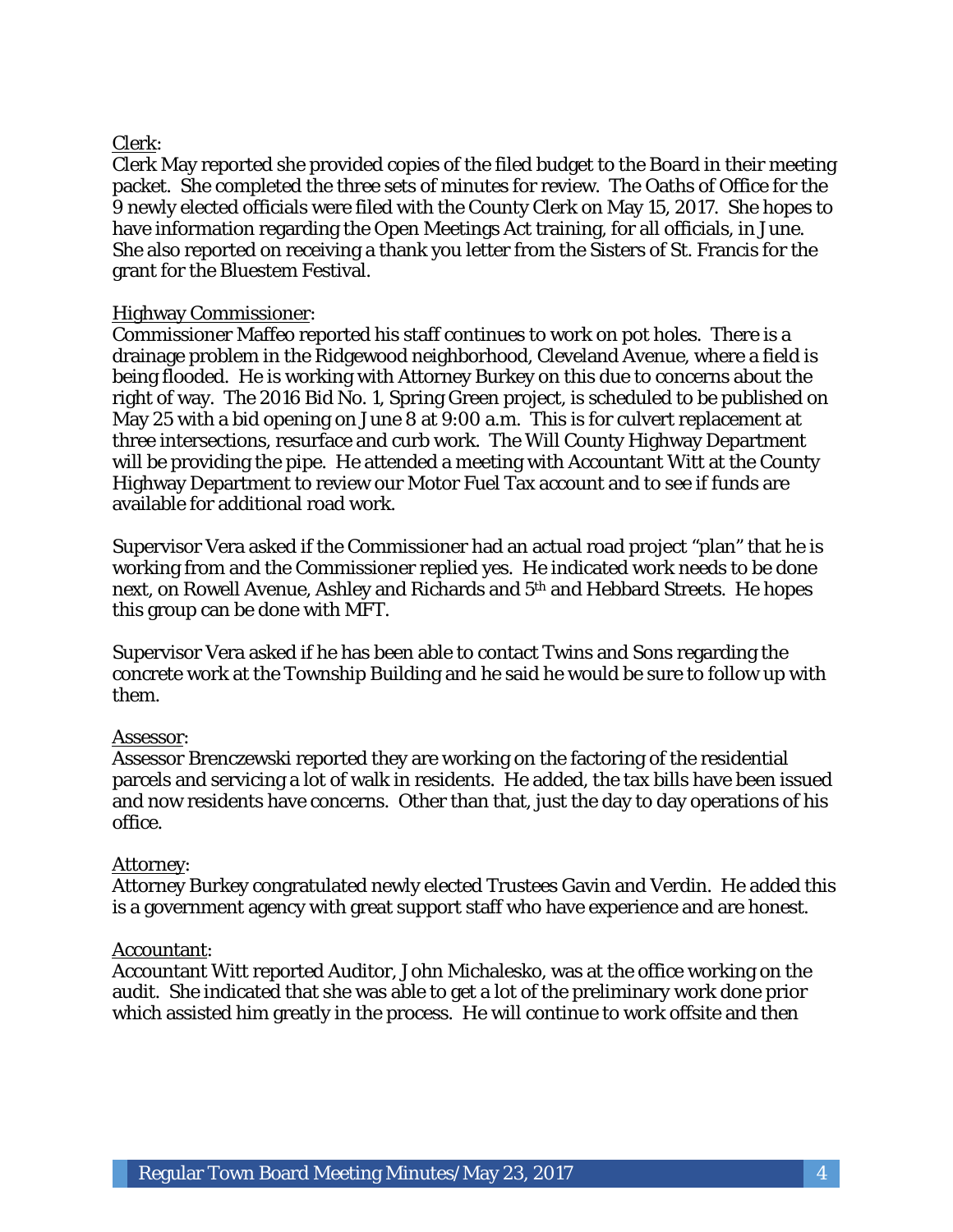return for the final presentation. She added that it all went smoothly. She attended the meeting with Commissioner Maffeo at the County Highway Department where they reviewed the MFT records and indicated there are several projects on the books which need to be cleared up. The financial reports for April have been completed and are in the board meeting packets for review. Please contact her with any questions. She asked for some clarifications on the 2016 Road Improvement bid for the Road District. She also asked about enforcement of the no parking signs and how the fines would be collected. The tickets will be issued by the Sheriff and then assessed by the courts so any fines received will be issued by the Circuit Court Clerk.

#### Animal Control Center:

Director Gimbel distributed the statistical report for April, reflecting there is nothing significant with the exception of the kitten population. Many have been placed in foster care until they can be adopted out at 8 weeks. On May 13, they participated in a Pet Expo sponsored by Senator Jennifer Bertino-Tarrant. Officer Charles Nelson recently attended a Chemical Immobilization training (stun gun and tranquilizer) and was certified. She indicated a protocol is needed for the use of this type of measure which she will be working on. She thanked the board for the three new hires and indicated there may be a need for one more person for weekend coverage.

#### Senior Liaison:

Jeff Wallace thanked the board for the appointment as the new Senior Liaison and indicated he anticipates enjoying this work. He reported attending the meetings of 8 out of the 12 groups which receive funding. He will continue to report on the various groups he visits.

**Receipts:** Trustee Schuster moved to deposit all funds into their proper accounts as presented for the period ending May 23, 2017. Seconded by Trustee Verdin. A voice vote was taken.<sup>11</sup>

**Expenditures:** The Supervisor presented the following invoices for town board approval for the period ending May 23, 2017:

| <b>FUND</b>                                                                                                                 | <b>EXPENDITURES</b> |
|-----------------------------------------------------------------------------------------------------------------------------|---------------------|
| <b>General Town</b><br><b>Motion: Trustee Schuster</b><br>Second: Trustee Verdin<br>Roll Call: Ayes 3, Nays 0 <sup>12</sup> | \$43,163.88         |
| <b>General Assistance</b><br><b>Motion: Trustee Schuster</b><br>Second: Trustee Verdin                                      | \$7,597.66          |

 $11$  The motion carried

I

<sup>&</sup>lt;sup>12</sup> Roll Call Ayes (3) Trustees Schuster, Verdin and Supervisor Vera